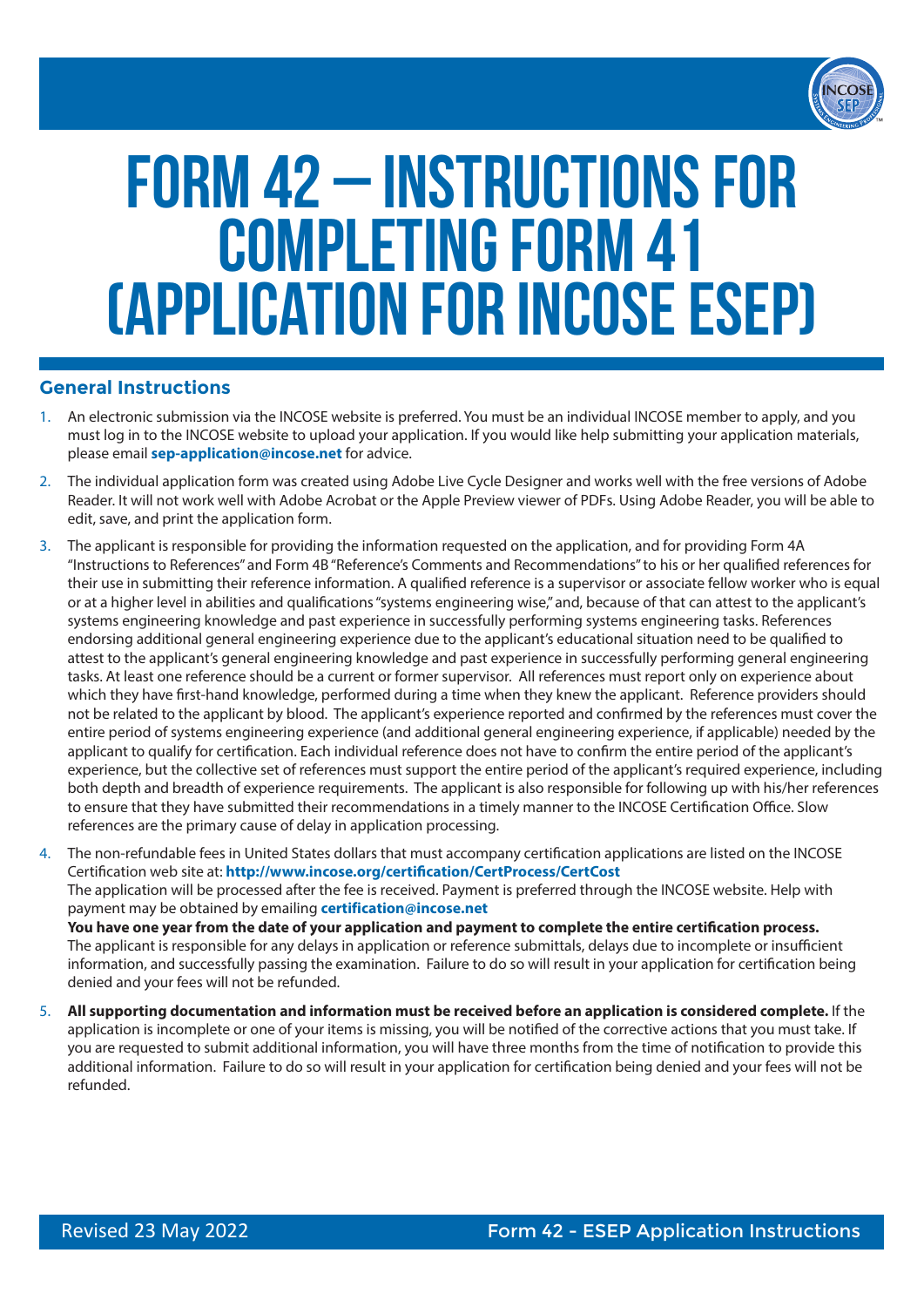

# **Section 1: General Information**

Name: Given (First) Name(s), Family Name (Surname), and Middle Initial

Address: Preferred **permanent** complete mailing address, so that we can distinguish between candidates and to reach you if your email address changes.

Current e-mail address and phone numbers

Present organization

## **Section 2: INCOSE Membership and Certification Interest**

Please indicate if you have a current certification. The application will be filled out the same. Those who are a CSEP, already, do not have to resubmit proof of education. If you do have a current or expired certification, please provide your certification number.

## **Section 3: Fee Payment**

Some companies and universities have agreements with INCOSE related to the application process. Some companies and universities are part of INCOSE's Corporate Advisory Board (CAB). If either of these is true of your employer, select "Yes." If you are not sure, select "No" or leave this section blank.

If you are submitting as part of a group, you may list a group name or date in the optional field.

Indicate the applicable fee amount in dollars (e.g., \$550) and the approximate date when your payment was or will be submitted. You may type the date or use the calendar selector. Indicate also how the payment has been sent. This information helps our office match your payment to your application. Your application will not be processed until the non-refundable fee is received.

## **Section 4: Education**

Candidates for INCOSE Certification at the CSEP and ESEP level are expected to have a qualifying degree. Those who do not have a qualifying degree must submit additional work experience. This section is where degrees are listed.

You may assign a number to your degrees, in case that is helpful in your communication of documentation. You may list your degrees in any order. Incomplete work toward a degree may also be listed but will not be credited.

For each degree, list the awarding institution as the College or University. List the start year and graduation year, as these help indicate whether the study was done in parallel with work and how many years the program took to complete. For "Major Field," list the engineering field (E.g., "Mechanical Engineering") or other major course of study. For "Original Degree name," list what is found on your diploma and then translate, if necessary, into what you believe is the equivalent name in the "Equivalent degree" dropdown. E.g., you may have a "Diploma of Engineering" that is equivalent to a "BE," which stands for "Bachelor of Engineering." The equivalent degrees are: Bachelor of Arts (BA), Bachelor of Engineering (BE), Bachelor of Science (BS), Master of Arts (MA), Master of Business Administration (MBA), Master of Engineering (ME), Master of Science (MS), Doctor of Philosophy (PhD).

You must submit a **copy** of your college transcript(s) or diploma(s) to receive credit for having a degree(s). A scanned copy or photograph of your transcript(s) or diploma(s) is acceptable. Please do not submit your actual diploma; we will not return it to you. If you have multiple degrees, you only need to submit proof of one qualifying degree.

For applicants possessing a qualifying degree, the minimum required amount of systems engineering experience to be considered for ESEP certification is twenty-five (25) years. Qualifying Bachelor's degrees include BS or BSE (or international equivalents through such mechanisms as the Washington Accord or the Bologna Agreement) in the following or related engineering disciplines: aeronautics, astronautics, biomedical, chemical, civil, computer, electrical, environmental, industrial, mechanical, nuclear, software, systems. Other qualifying fields of study include: chemistry, computer science, mathematics, chemistry, physics. If the Bachelor's degree does not come from the above fields, then a Masters or Doctorate degree (or international equivalent) in those fields is acceptable. The acceptability of other degrees outside this guideline is subject to the decision of the Certification Program Office. To expedite the review in cases where they may be any doubt about the acceptability of the degree, applicants should submit with their application a copy of their transcript showing the courses taken to obtain the degree. Degrees such as Information Technology and Systems Management may be accepted if they include coursework similar to the calculus and physics classes typically included in engineering programs of study.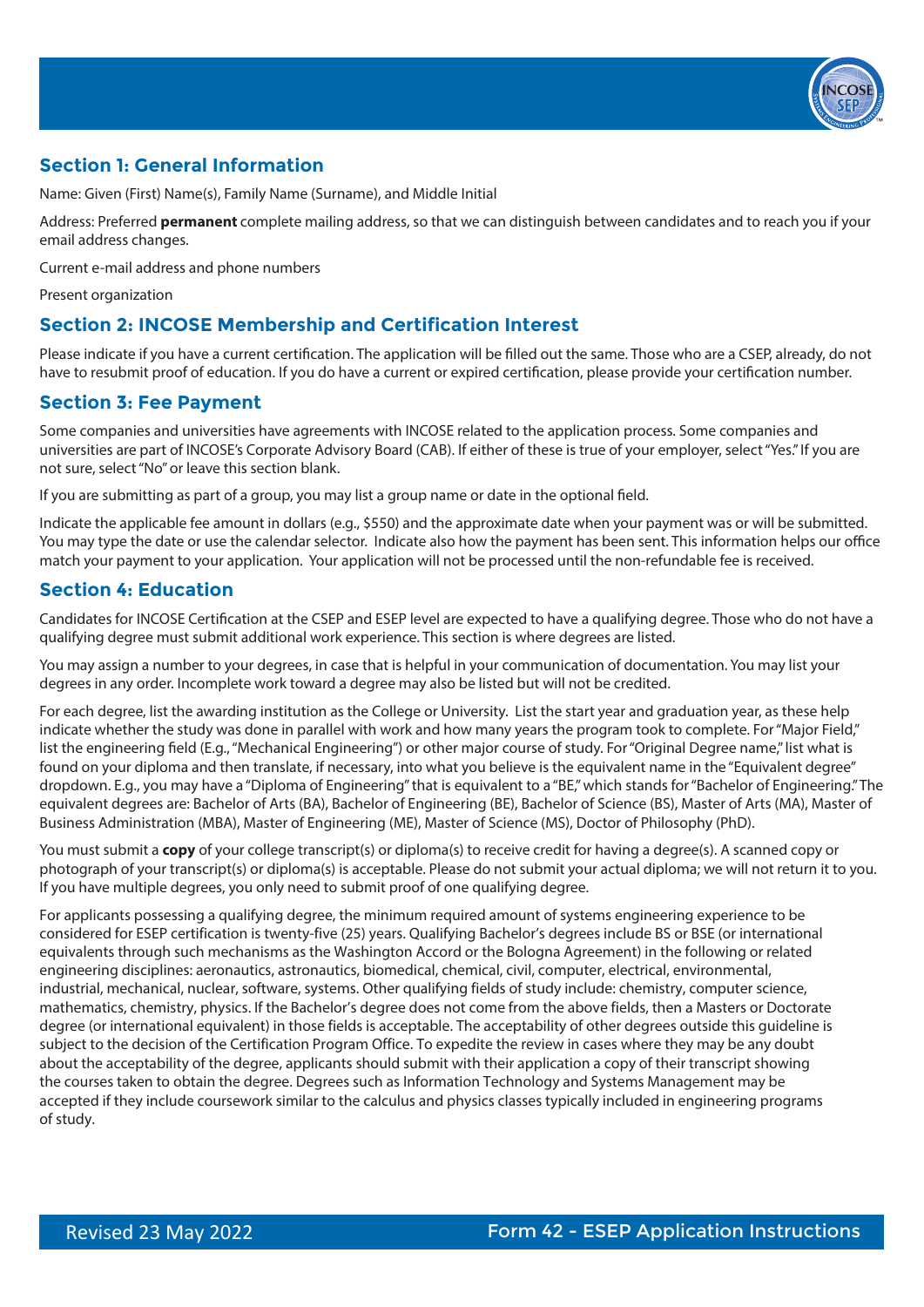

Applicants who lack a qualifying degree must submit an additional five (5) years of engineering experience with a non-qualifying Bachelor's degree, or an additional ten (10) years of engineering experience in lieu of no Bachelor's degree. The additional years of engineering experience required to compensate for lack of a qualifying degree may be in any engineering field, including systems engineering.

In the response to the question about certification and degree status, please check your qualifying degree status with the corresponding minimum number of years of systems engineering experience that is required. **Note: INCOSE is the final authority on degree applicability.**

## **Section 5: Experience**

Please start with your current position for P1 and continue in reverse chronological order. The form will expand to submit additional SE experience areas within each position using the "+" symbol. If you need more than 7 positions, please submit an additional application form to cover the additional positions.

Provide the organization name and dates of experience (from/to month & year). The form will round to the first date of each month and will calculate the elapsed time in position. This is important, as you must claim fewer or equal months of work experience than the calendar months of experience. You will see a pop-up until you have this corrected, and these dates are key to that calculation.

Include the name of your immediate supervisor/peer and how he/she may be contacted, though such contact is not standard. List your title/position and the reference(s) for that work experience. This list of references will help your application review team know whether they have received a reference to validate the experience. Only validated experience can count toward meeting the depth and breadth requirement. If you have no references for a position, type "None" in that field.

Begin each position by summarizing your role and system of interest. This is an optional section that may be useful for you to give context to the functional descriptions that follow. In this section, you may explain if your role changed. You are not required to name the specific system on which you worked.

Using the SE experience area drop-down, choose a systems engineering type of work you did. Next to that, type the number of months during which you did this work. Because you may only count each calendar month once, you will need to consider how you are allocating time to each SE experience area. If you worked for 12 months and did two different types of systems engineering, you will allocate X months to one type and (12 – X) months to the other type. If your time was equally split between the two, you will give 6 months to each type.

In the expandable text box below the drop-down, include the full depth of detail about the SE tasks/functions you performed and the products you produced. Describe in detail your role in leading/performing systems engineering tasks, the products produced, and the duration of your efforts in producing those products. The Certification Application Review Team makes its assessments based on the information provided in the application and is looking for your direct contributions to a work effort. For example:

Identify and describe the products or services for which SE was applied.

Describe the sub-level activities performed in SE experience areas, such as what parts of requirements engineering were done – requirements elicitation, definition, decomposition, allocation, control, management, etc. It is too vague to just state "I worked on requirements for the system."

Describe your qualifications in more detail than just saying that you were involved with an effort, led an effort, or contributed to an effort. Simply stating a job title or position is not a description of experience. Non-technical roles/tasks in program management, resource management and business development are not regarded as SE functions and do not count as appropriate experience. Also, describe additional years of engineering experience required due to your educational situation. Applications with insufficient detail may result in denial.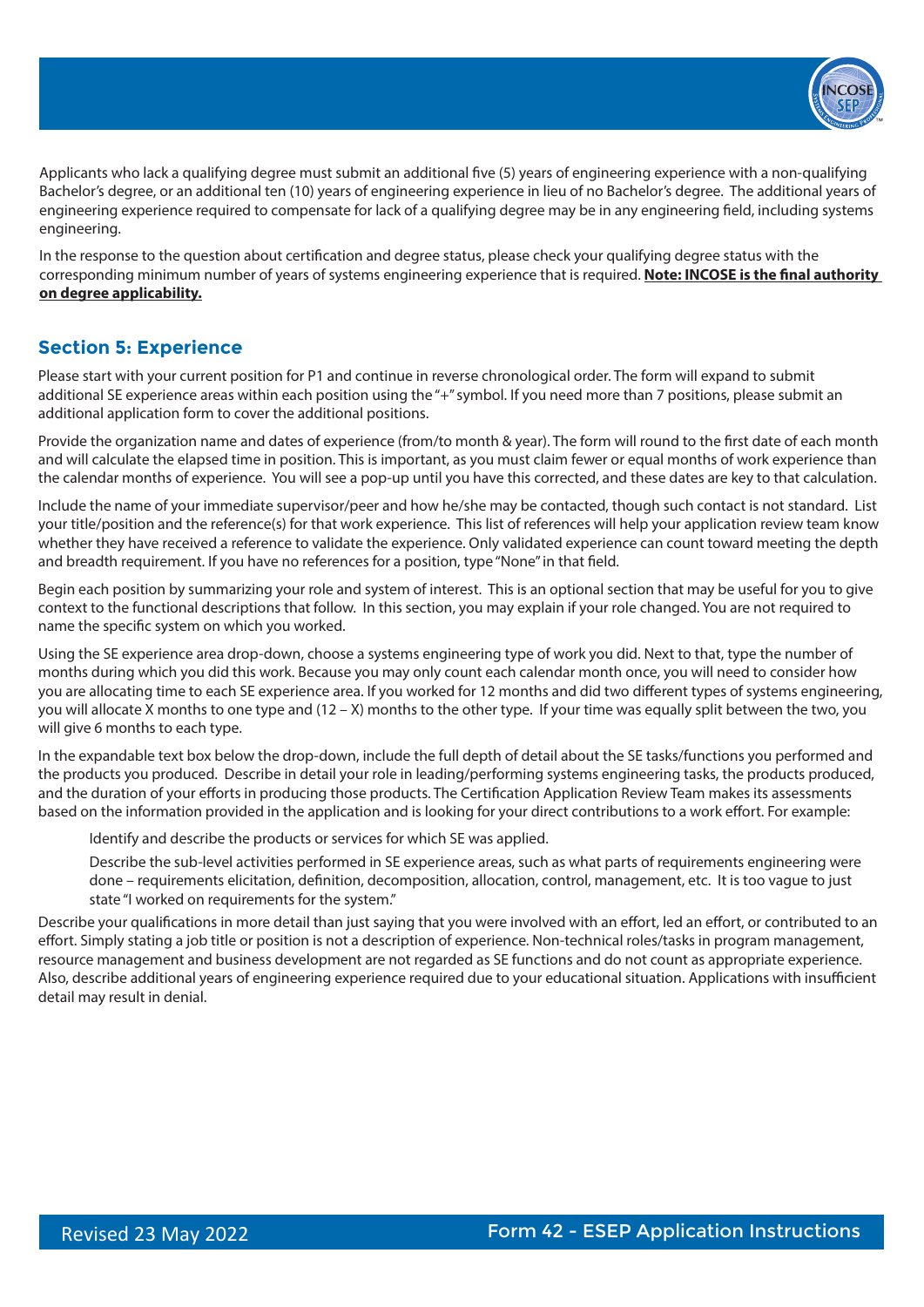

An Expert Systems Engineering Professional must have a demonstrated breadth and depth of systems engineering experience. In order to ensure a sound systems engineering technical foundation, the systems engineering experience documented in the application needs to include *two-year or greater* totals in *at least six* of the following areas of systems engineering . These areas are further defined in Attachment A:

Specialty Engineering Organizational Project Enabling Activities **Other** Requirements Engineering System and Decision Analysis Architecture/ Design Development Systems Integration Verification and Validation System Operation and Maintenance Technical Planning Technical Monitoring and Control Acquisition and Supply Information and Configuration Management Risk and Opportunity Management Lifecycle Process Definition and Management

A summary table has been provided for the applicant to identify that he or she has the required depth and breadth of systems engineering experience. This summary table is broken down by the 14 SE experience areas listed in Attachment A to this form. Check that the number of full-time equivalent calendar months (rounded to the nearest whole month and no credit for overtime work/penalty for vacation time) worked in each of the system engineering experience areas confirms the depth and breadth requirement by looking for a number greater than or equal to 24 in the right-hand column of the summary table. You must have at least six rows greater than or equal to 24, and confirmed by references, to meet the depth and breadth requirement.

The time for each period of performance in the summary table must be less than or equal to the respective period of performance calendar time claimed on your application. As an example, assume you worked in 4 different SE experience areas in a 7-year period and the total of all your SE experience amounted to 5 years. The summary table breakout should reflect your equivalent full-time experience, such as: Requirements Engineering for 18 months; Systems Integration for 15 months; Information and Configuration Management for 15 months; and Technical Planning for 12 months; thus equaling 60 months of SE experience for the 7-year period. As another check, the total amount of SE experience in the summary table must be less than or equal to the calendar time of your claimed periods of performance on the application. A pop-up will display if any positions violate this rule.

Please identify employment periods at different organizations, or significant changes of responsibilities within the same organization as separate positions. Do not differentiate between different projects or various placements within the same organization unless there was a significant change in responsibility. Also, time in school as a student does not count as experience. It is recommended that you fit all your work experience into seven positions. If that is not possible, you may submit a second application form addressing additional positions.

All experience is useful for reviewers to understand your work experience, but only that confirmed by references can count toward meeting the minimum experience requirements. Your references must cover the same time periods and describe the same types of work in their statements as you have described in your application. They must not use identical wording to your application and to each other.

# **Section 6: Professional Development & Contribution to Systems Engineering Profession**

In addition to on-the-job experience, the ESEP is expected to have demonstrated a minimum of five (5) years of post-Bachelor's leadership and continued professional development contributions to the systems engineering profession. These five (5) years of leadership and professional development contributions to the systems engineering profession may have been acquired concurrent with, or in addition to, the years of on-the-job systems engineering experience. Qualifying activities in this category include:

Product Development or Technical Service Leadership in a product development or technical service position, such as chief engineer or development team lead - you may claim one year for each year in a leadership position, with no total limit.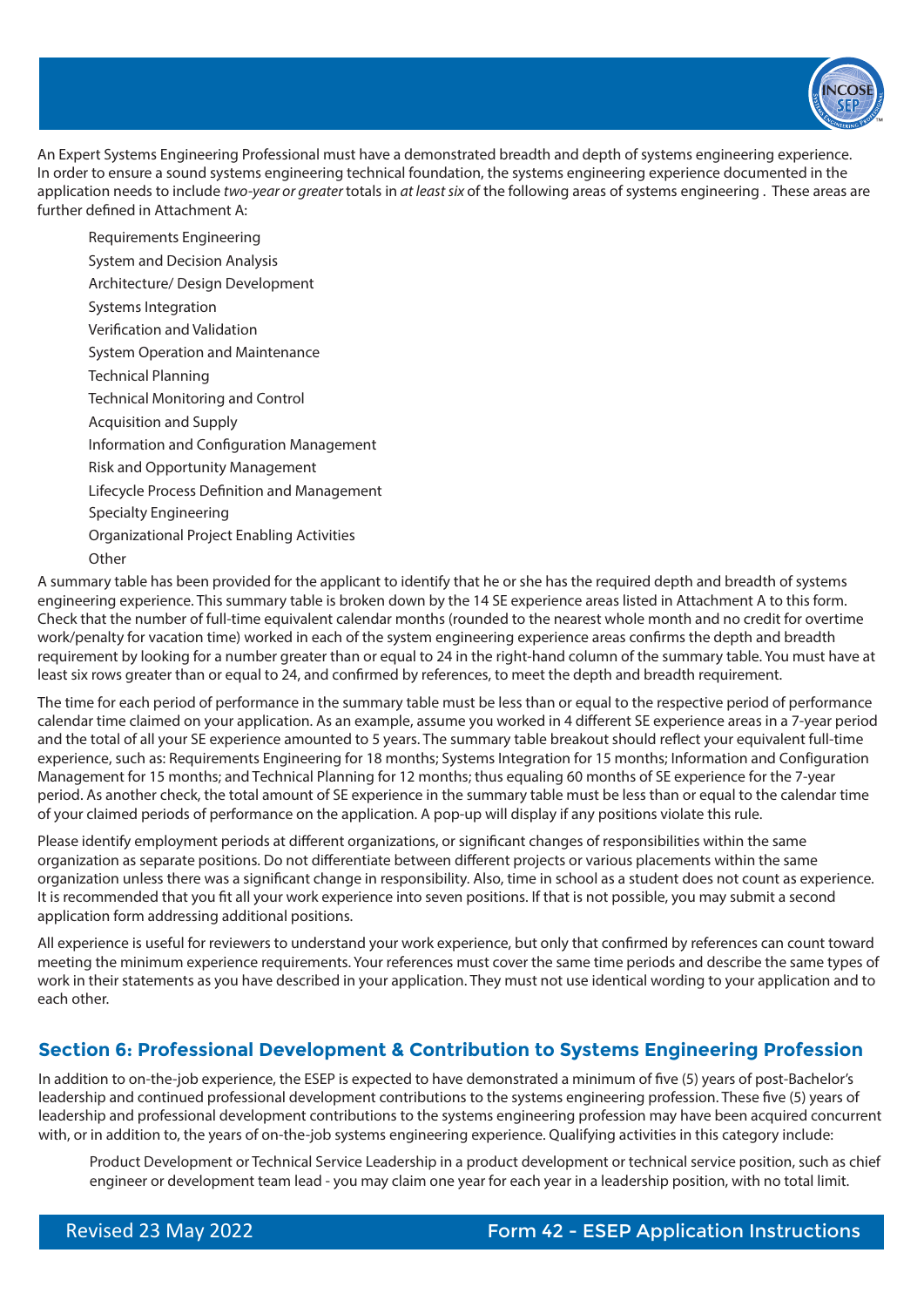

Technical Society Leadership of a professional technical society as elected officer or appointed committee chair – you may claim one-half year for each year of service, with no total limit.

Advanced Academics – you may claim a maximum of four (4) years, even if the sum of the values below is greater than that. An ESEP's professional development must come from more than just advanced academics.

- o Earning a Master's degree, or equivalent, in a technical field you may claim one (1) year.
- Ĕ Earning a Doctor of Philosophy degree, or equivalent, in a technical field you may claim two (2) years if separate credit is given for a Master's degree; three (3) years if separate credit is not given for a Master's degree.
- o Systems engineering graduate-level teaching as a secondary job you may claim a maximum of three (3) years. [One year of credit is earned for each five hundred (500) hours of classroom instruction spread over a three (3) year time period.]

The tables in Form 41 will guide you on these limits. E.g., if you have two Master's degrees plus a PhD, and have taught graduatelevel courses for twenty years, you would enter those actual numbers but then would be limited to three years for advanced degrees and three years for teaching, for a sum of six years. Those six years would be further limited to the maximum of four years in Advanced Academics. An additional year of either Product Development, Technical Service Leadership, or Technical Society Leadership would be needed to reach the five-year professional development minimum.

At the bottom of Section 6, provide a list of SE-related publications and SE-related honors or other examples of you sharing knowledge and having an influence. Include the titles of publications, publication dates, names of the honors, and the dates on which honors were bestowed.

Leadership is a position or function of going before, showing the way, leading, guiding, directing, managing, escorting, coaching, influencing or directing others to follow. Without followers, there is no leadership. Only include the type of assignments that count as systems engineering leadership. For example, 1-2 person tasks or assignments shortly after earning your Bachelor's degree are highly unlikely to satisfy these requirements.

#### **Detailed Guidance for Product Development or Technical Service Leadership**

Indicate the amount of time spent in systems engineering leadership positions for product development or technical services, such as a program vice-president, chief engineer, chief systems engineer, director, or equivalent. Include the names of the positions held, the products or service programs, the time period of each position, and the total years in each position.

#### **Detailed Guidance for Technical Society Leadership**

Indicate the contribution to furthering the systems engineering profession through participation in technical society leadership at any level (local, national, or international). Provide the names of the technical societies, the positions held, the time periods of the positions, and the number of years in each position.

#### **Detailed Guidance for Advanced Academics Inputs**

If advanced technical degrees have been earned, indicate the types of degrees and be sure that Section 4 contains information on the institution awarding the degrees, the dates the degrees were awarded, and the technical disciplines of the degrees. Credit is given for at most one Master's degree and one Doctoral degree.

If you have developed or taught graduate level SE courses, insert the information requested in the table provided. These courses must be related to SE and may be for internal organizational use or public offerings at universities and colleges. The requested information includes the names of the institutions, the names of the courses, the time periods when the courses were taught, and the course class hours. As an example of an entry to make for a course, if a course is taught for three one-hour time periods over ten weeks, the number of course class hours to be entered is thirty.

### **Section 7: Affidavit**

Read, check, sign, and date your decision on accepting the affidavit. Your typed name is accepted as a signature on an electronically submitted application.

You must sign the affidavit to have your application processed.

## **Section 8: Optional Information**

Your birth year and gender are useful for our internal analysis but will not affect your application processing. You may choose whether you submit this information.

If recognized as an INCOSE Systems Engineering Professional, your name along with your organization/division, city, state, and country will be posted on the INCOSE public web site and may be otherwise communicated by INCOSE.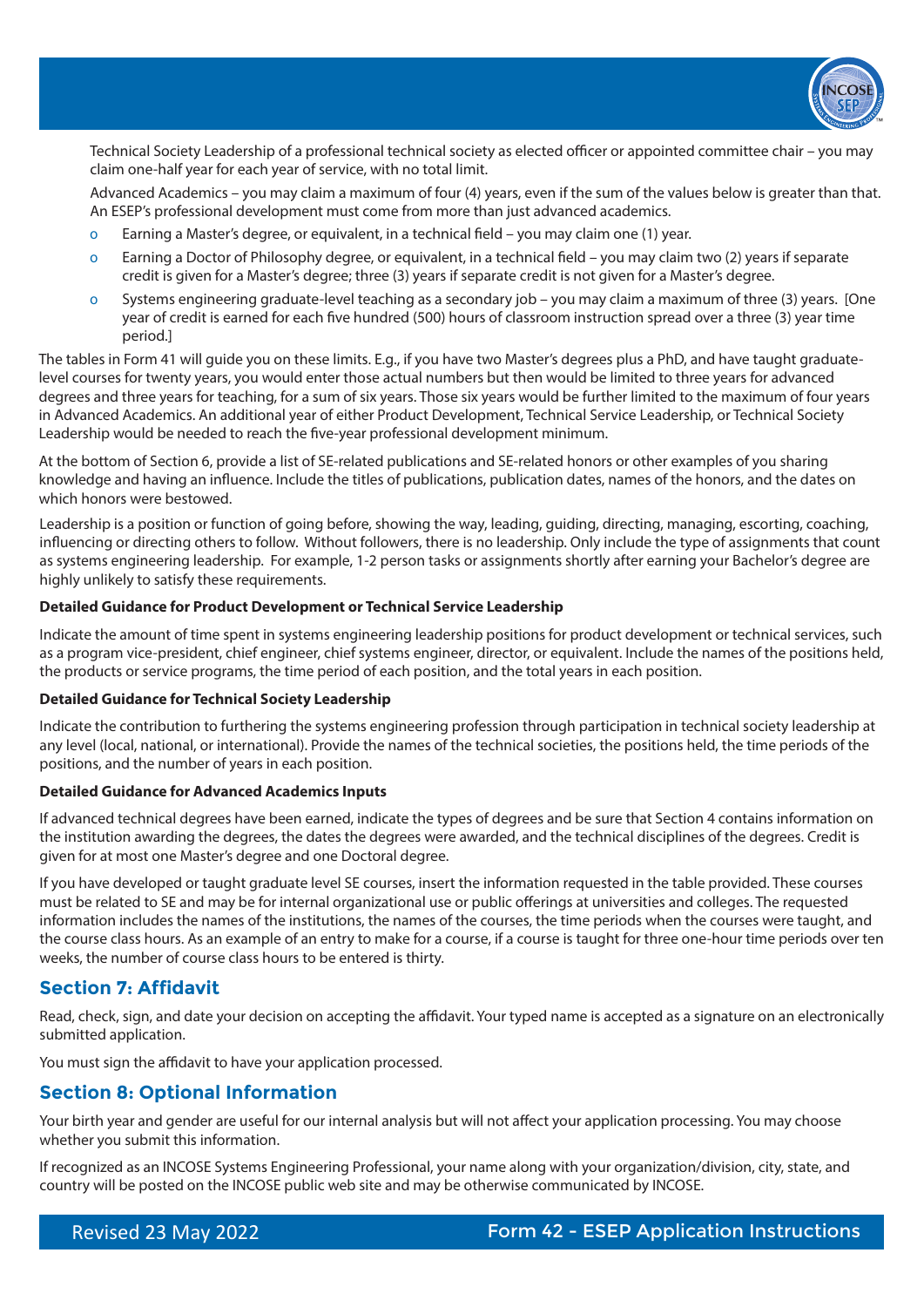

# **Attachment A - Experience Applicable for Certification**

Applicants for certification as a Certified Systems Engineering Professional or Expert Systems Engineering Professional are required to submit evidence of systems engineering experience in addition to having a qualifying degree.

Experience to satisfy the minimum requirements for initial certification includes performing systems engineering technical activities, but does not include time spent in receiving a technical education.

Systems engineering technical activities include but are not limited to those identified in the table below. For further information and for detail on typical tasks associated with each activity, please refer to the INCOSE Systems Engineering Handbook (V4.0):

| <b>Systems Engineering</b><br><b>Experience Area:</b> | Principle SE Activities associated with the SE experience area                                                                                                                                                                                                                                                                                                                                                                                                                                                                                                                                                                             |
|-------------------------------------------------------|--------------------------------------------------------------------------------------------------------------------------------------------------------------------------------------------------------------------------------------------------------------------------------------------------------------------------------------------------------------------------------------------------------------------------------------------------------------------------------------------------------------------------------------------------------------------------------------------------------------------------------------------|
| <b>Requirements Engineering</b>                       | Preparing for or managing a Business or Mission analysis; Defining a Problem or opportunity<br>space; Characterizing a solution space; Evaluating alternative solution classes; Preparing<br>for Stakeholder Needs & Requirements Definition; Defining stakeholder needs; Developing<br>Operational Concept and other Life Cycle concepts; Transforming needs into stakeholder<br>requirements; Analyzing Stakeholder Requirements; Managing Stakeholder needs and<br>requirements definition; Preparing for System Requirements Definition; Defining System<br>Requirements; Analyzing System Requirements; Managing System Requirements. |
| <b>System and Decision</b><br><b>Analysis</b>         | Preparing, performing and managing a system analysis;<br>Decision Management, including Preparing for System Engineering Decisions; Analyzing<br>decision information; Making and managing SE decisions.                                                                                                                                                                                                                                                                                                                                                                                                                                   |
| Architecture/ Design<br><b>Development</b>            | Preparing for architecture definition; Developing architecture viewpoints; Developing<br>models and views of candidate architectures; Relating architecture to design; Assessing<br>candidate architectures; Managing the selected architecture; Preparing for design definition;<br>Assessing alternatives for obtaining system elements; Establishing design characteristics<br>and design enablers; Managing a system design;                                                                                                                                                                                                           |
| <b>Systems Integration</b>                            | Preparing, performing and managing system element implementation; Identifying, agreeing<br>and managing system-level interfaces; Preparing and performing Integration; Managing<br>integration results.                                                                                                                                                                                                                                                                                                                                                                                                                                    |
| <b>Verification and Validation</b>                    | Preparing and performing Verification; Managing verification results; Preparing and<br>performing Validation; Managing Validation results;<br>Preparing for, and performing System Transition; Managing results of System Transition;<br>Obtaining Qualification, Certification and Acceptance.                                                                                                                                                                                                                                                                                                                                            |
| <b>System Operation and</b><br><b>Maintenance</b>     | Preparing for Operation; Managing results of Operation; Performing and supporting System/<br>Product Operation; Preparing for and performing Maintenance; Performing Logistics<br>Support; Managing results of maintenance and logistics; Preparing for, performing and<br>finalizing system disposal.                                                                                                                                                                                                                                                                                                                                     |
| <b>Technical Planning</b>                             | Defining an SE project; Planning an SE project and its technical management; Activating<br>an SE project; Identifying and recording tailoring influences and mandated structures;<br>Obtaining input from parties affected by the tailoring strategy; Making Tailoring decisions<br>and selecting life cycle processes.                                                                                                                                                                                                                                                                                                                    |
| <b>Technical Monitoring and</b><br><b>Control</b>     | Planning for SE project assessment and control; Assessing SE projects; Controlling projects<br>from an SE perspective; Preparing for and performing System Measurement; Preparing for<br>system Quality Assurance; Performing system product or service evaluations;                                                                                                                                                                                                                                                                                                                                                                       |
| <b>Acquisition and Supply</b>                         | Acquisition, including: Preparing for system/element acquisition; Advertising the acquisition<br>and selecting the supplier; Establishing, maintaining and monitoring an acquisition<br>agreement; Accepting a product or service from a supplier; Supply, including: Preparing<br>for supply; Responding to a tender; Establishing, maintaining and executing a supply<br>agreement; Delivering and supporting a product or service.                                                                                                                                                                                                      |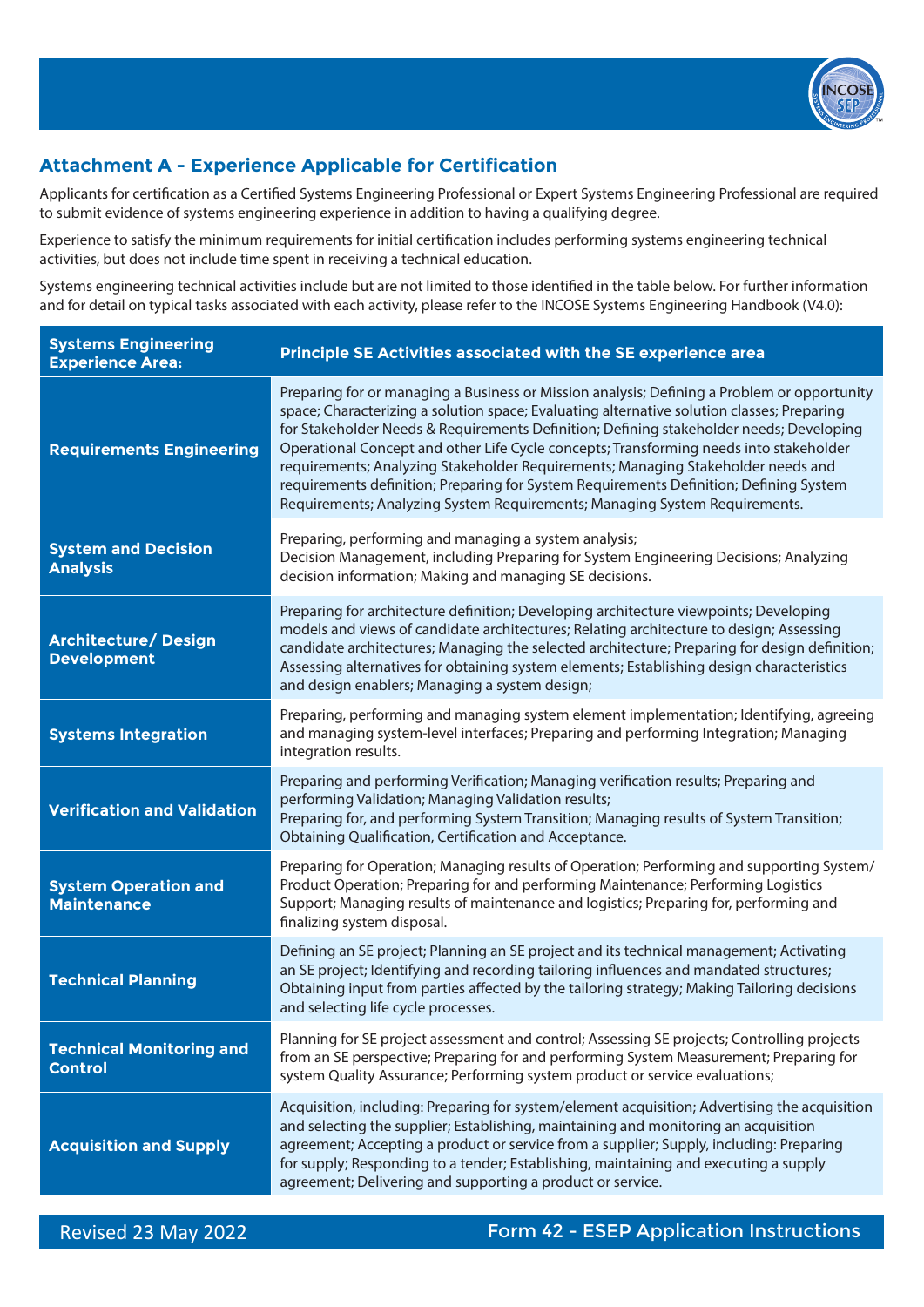

| <b>Information and</b><br><b>Configuration</b><br><b>Management</b>    | Planning Configuration Management; Performing Configuration Identification; Performing<br>Configuration Change Management; Performing Configuration Status Accounting;<br>Performing Configuration Evaluation; Performing Release Control; Information<br>Management, including Preparing for and performing information management.                                                                                                                                                                                                                                                                                                                                                                                                                                                   |
|------------------------------------------------------------------------|----------------------------------------------------------------------------------------------------------------------------------------------------------------------------------------------------------------------------------------------------------------------------------------------------------------------------------------------------------------------------------------------------------------------------------------------------------------------------------------------------------------------------------------------------------------------------------------------------------------------------------------------------------------------------------------------------------------------------------------------------------------------------------------|
| <b>Risk and Opportunity</b><br><b>Management</b>                       | Planning technical risk and opportunity management; Managing the technical risk profile;<br>Analyzing, Treating and Monitoring technical risks and opportunities                                                                                                                                                                                                                                                                                                                                                                                                                                                                                                                                                                                                                       |
| <b>Lifecycle Process</b><br><b>Definition and</b><br><b>Management</b> | Establishing Lifecycle Processes including defining and implementing Lifecycle Models;<br>Assessing Lifecycle Processes and Models; Improving Lifecycle Processes and Models.                                                                                                                                                                                                                                                                                                                                                                                                                                                                                                                                                                                                          |
| <b>Specialty Engineering</b>                                           | Performing professional-level systems engineering activities associated with one or more<br>Specialty Engineering area(s). Typical Specialty Engineering areas include but are not<br>limited to those identified in the INCOSE SE Handbook V4.0, namely: Affordability/Cost-<br>Effectiveness/Life Cycle Cost analysis; Electromagnetic Compatibility Analysis; Environmental<br>Engineering/Impact Analysis; Interoperability Analysis; Logistics Engineering; Manufacturing<br>and Produceability Analysis; Mass Properties Engineering; Reliability, Availability and<br>Maintainability analysis; Resilience Engineering; System Safety Engineering; System Security<br>Engineering; Training Needs Analysis; Usability Analysis/Human Systems Integration; Value<br>Engineering. |
| <b>Organizational Project</b><br><b>Enabling Activities</b>            | Infrastructure Management, including establishing and maintaining the Infrastructure;<br>HR Management, including identifying and developing SE Skills, acquiring and providing<br>SE skills for projects; Quality Management including planning and assessing Quality<br>Management, Performing Quality Management corrective and preventative actions;<br>Knowledge Management, including Planning Knowledge Management, Sharing Knowledge<br>and skills throughout the organization, Managing Knowledge, skills and knowledge assets;<br>Project Portfolio Management at Organizational level, including defining and authorizing SE<br>projects, evaluating a portfolio of SE projects and terminating SE projects.                                                                |
| <b>Other</b>                                                           | Other functions and activities performed that you can justify as Systems Engineering<br>activities.                                                                                                                                                                                                                                                                                                                                                                                                                                                                                                                                                                                                                                                                                    |

Certification at CSEP level will indicate that the individual has a balance between the *depth* and *breadth* of SE experience in performing some, but not all, of the SE activities identified above.

Applicants lacking a qualifying degree, but with a non-qualifying Bachelor's degree, are required to submit an additional five (5) years of engineering experience; whilst those without any Bachelor's degree must submit an additional ten (10) years of engineering experience in lieu of a qualifying degree.

Note that the additional years of engineering experience required to compensate for lack of a qualifying degree may be in any engineering field, not just systems engineering.